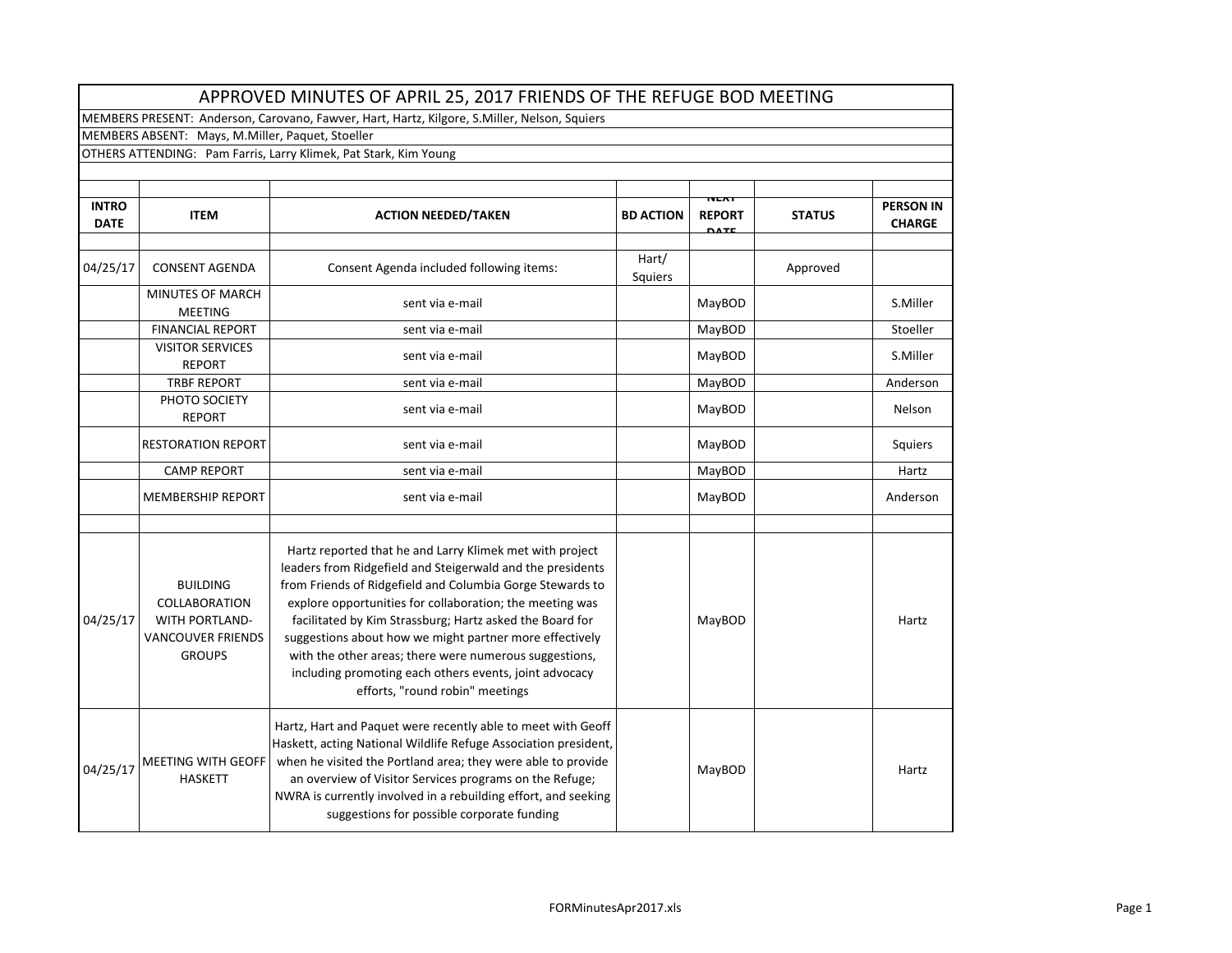| 04/25/17 | <b>NFWF FUNDING</b><br><b>OPPORTUNITIES</b>       | Hartz had received information about grants available from<br>the National Fish and Wildlife Foundation for capacity building<br>or Friends' projects; grants range from \$1500 to \$15,000; a<br>Board discussion of possible proposals led to the possibility of<br>requesting funds to update the FOR Strategic Plan (see next<br>agenda item)                                                                                                                                                                                                                                                                                | MayBOD | Hartz    |
|----------|---------------------------------------------------|----------------------------------------------------------------------------------------------------------------------------------------------------------------------------------------------------------------------------------------------------------------------------------------------------------------------------------------------------------------------------------------------------------------------------------------------------------------------------------------------------------------------------------------------------------------------------------------------------------------------------------|--------|----------|
| 04/25/17 | <b>STRATEGIC PLAN</b><br><b>UPDATE</b>            | Discussions have been ongoing for several months to begin a<br>process to update the 5-year Strategic Plan, which "expires"<br>this fall; the hope has been to tie the plan more closely to the<br>FWS annual work plan, and to not duplicate information<br>already in that document; following discussion, there was a<br>suggestion to have each Board member review the portions of<br>the Strategic Plan that DO need to be updated (primarily<br>pages 27-37) and add appropriate strategies and objectives;<br>Hartz will send out an electronic version of the Strategic Plan<br>for members to edit as a starting point | MayBOD | Hartz    |
|          | <b>DAYCATION</b><br><b>MOBILE APP</b>             | Pat Stark attended the meeting to demonstrate the Daycation<br>mobile app that has been developed with Intertwine partners;<br>the app can now be downloaded from iTunes for free (an<br>Android version is coming later this year) and includes nature-<br>related excursions in the area along with information about<br>the surrounding community; testers with iPhones are needed<br>to provide feedback on the app; information is available on<br>the Intertwine website                                                                                                                                                   |        |          |
| 04/25/17 | <b>OPEN POSITIONS ON</b><br>THE BOARD             | Hartz reminded members that there are open positions on the<br>Board, and to be thinking about people who might be<br>interested in serving                                                                                                                                                                                                                                                                                                                                                                                                                                                                                      | MayBOD | Hartz    |
| 04/25/17 | <b>TUALATIN ROTARY</b><br><b>CLUB "WISH LIST"</b> | Hartz has not yet heard back from the Tualatin Rotary Club<br>about funding for items on the "wish list" they requested                                                                                                                                                                                                                                                                                                                                                                                                                                                                                                          | MayBOD | Hartz    |
| 04/25/17 | <b>FRIENDS COMMITTEE</b><br><b>CHARTERS</b>       | Per Anderson, charters are still needed from some<br>committees                                                                                                                                                                                                                                                                                                                                                                                                                                                                                                                                                                  | MayBOD | Anderson |